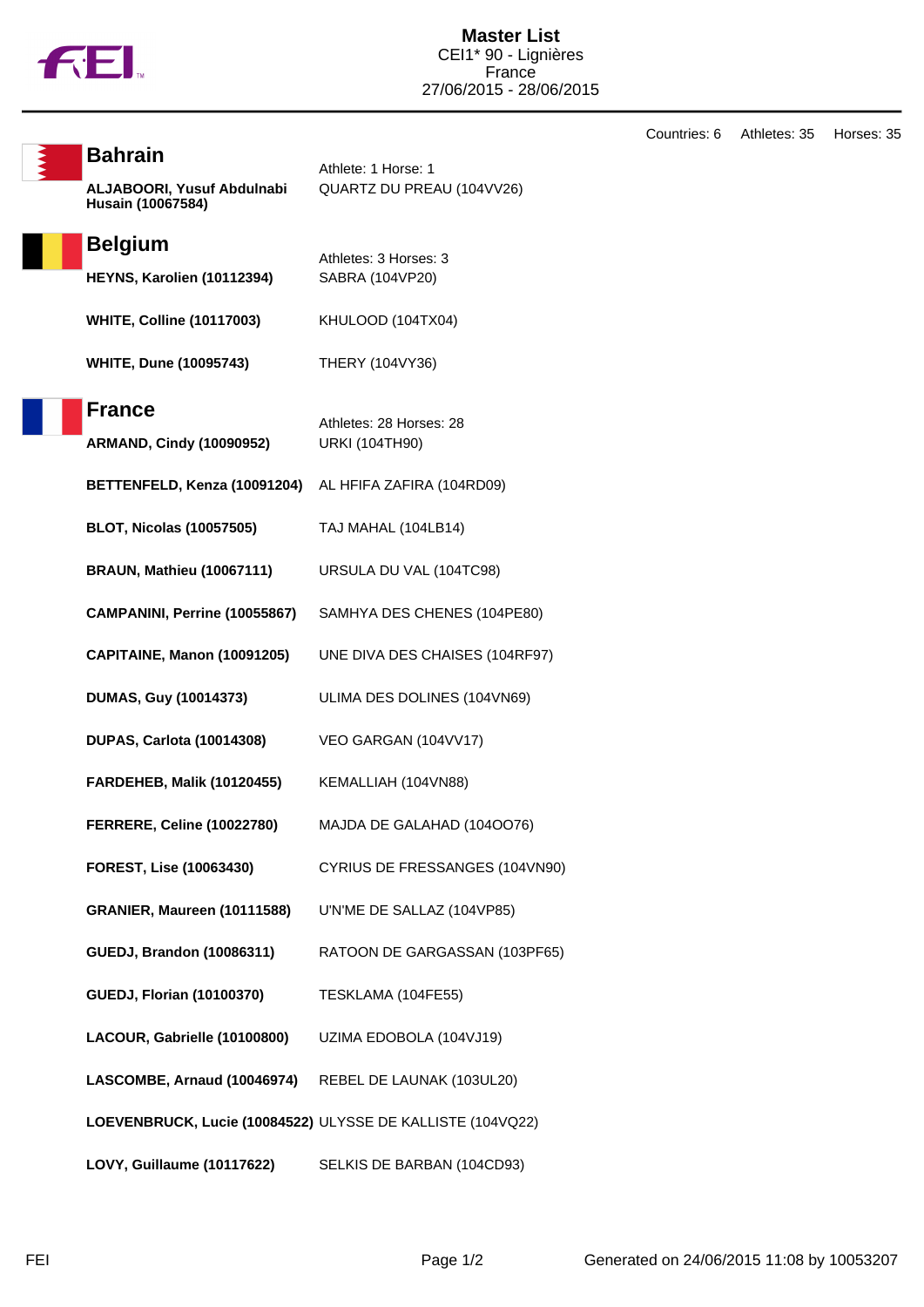

### **Master List** CEI1\* 90 - Lignières France 27/06/2015 - 28/06/2015

| <b>MARIE, Morgane (10084802)</b>                | SHATANE DE LA SAGNE (103QY11)                 |
|-------------------------------------------------|-----------------------------------------------|
| <b>MARIE, Toscane (10111418)</b>                | UBAHEYA DES OLIVIERS (104EH34)                |
| <b>MICHEL, Nicolas (10120289)</b>               | PETALE DE CERISAIE (104VJ51)                  |
| <b>MOUROU, Justin (10014401)</b>                | TOTEM DE KERLI (104SJ38)                      |
| ORDOQUI, Francis (10062430)                     | TRESAU DEU BANIOU (104MK66)                   |
| PETREQUIN, Frederic (10112459)                  | SAQQARAH DE BARBAN (103WR20)                  |
| PIAZZALUNGA, Pascale<br>(10017826)              | TOOYOU DE GARGASSAN (104TW39)                 |
| <b>SAIGNIE, Alizee (10084765)</b>               | STARTIJENN MILINAWEL (104NT03)                |
| <b>SAIGNIE, Marine (10084766)</b>               | UNDETROIE DE LAP (104VC74)                    |
| VILLEGIER, Melanie (10039489)                   | MALIKA D'AZAT (104VO73)                       |
| <b>Ireland</b><br><b>BRAY, Avril (10047931)</b> | Athlete: 1 Horse: 1<br>MORO TORCAZ (UAE40391) |
| <b>Monaco</b>                                   | Athlete: 1 Horse: 1                           |
| DRESCHER, Clément (10120195)                    | URGA DU SAUVETERRE (104RG10)                  |
| <b>Spain</b>                                    | Athlete: 1 Horse: 1                           |
| <b>ROSELL SEGURA, Emma</b>                      | PIKARA 35.72 (104VS68)                        |

**ROSELL SEGURA, Emma (10042902)**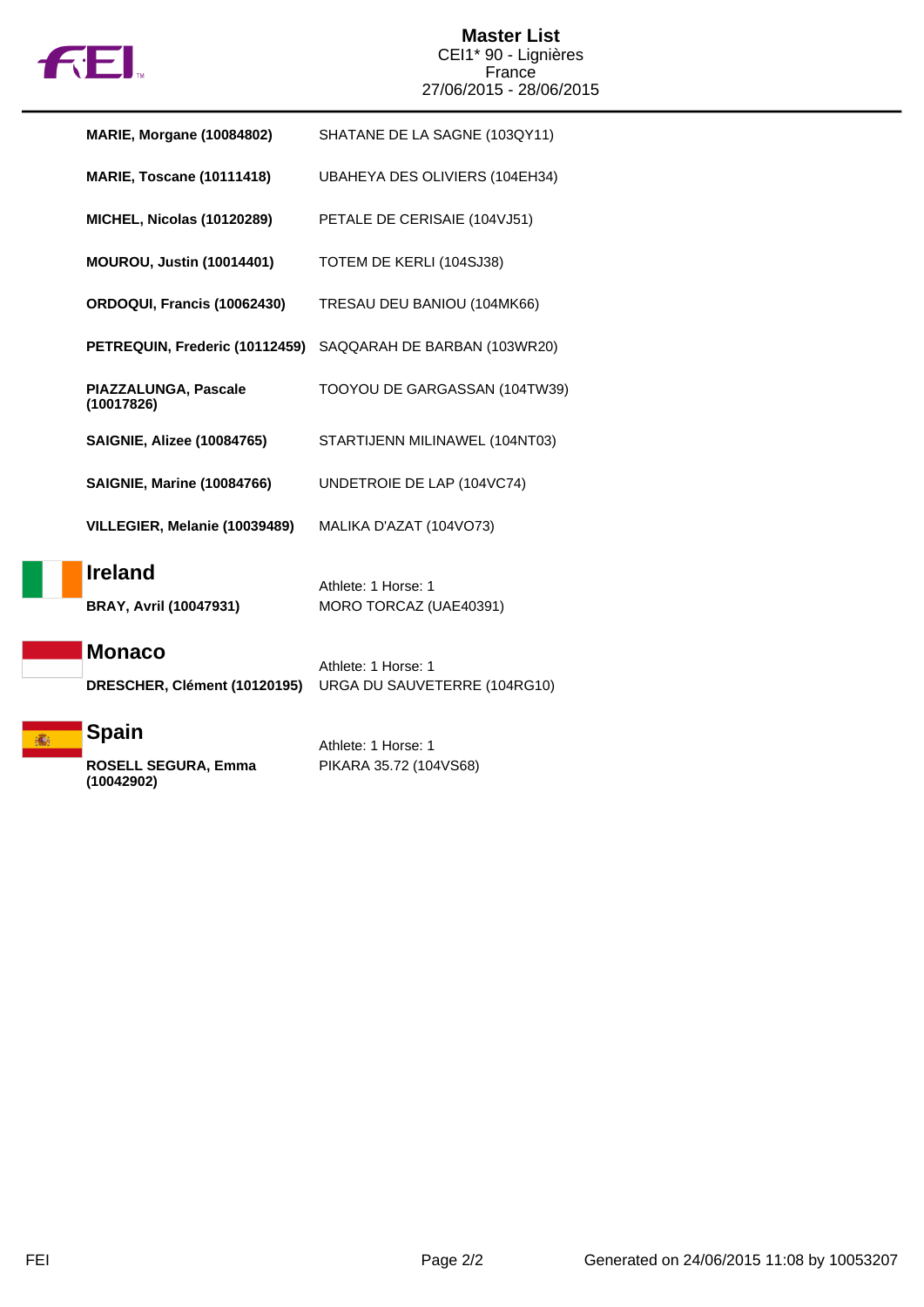

Countries: 7 Athletes: 70 Horses: 70

| <b>Bahrain</b>                                                                     | Athletes: 11 Horses: 11                                         |
|------------------------------------------------------------------------------------|-----------------------------------------------------------------|
| ABDULRAHMAN MOHAMMED, AII TAM TAM DE L'ILE (103XV77)<br><b>Mohammed (10063784)</b> |                                                                 |
| <b>AL HAZZA, Isa Abdulla Ali</b> ALPHAA DE L'ILE (103VY12)<br>(10043676)           |                                                                 |
| Mubarak (10063536)                                                                 | AL KHALIFA, Sh. Mohammed Bin KELALLIE DE LA CURE (104SC68)      |
| AL KHATRI, Fahad Helal Mohamed SAPHIR DE PARIS (104BH18)<br>(10065846)             |                                                                 |
| AL KHATRI, Mohammed Hilal DURANCES DANCER (104DP29)<br>(10039978)                  |                                                                 |
| AL NAYEF, Hussain Mohamed Arif TARABIC CARL (102MC43)<br>(10043674)                |                                                                 |
| AL RADHI, Salman Isa Salman Ali VELACO (104HK54)<br>(10056191)                     |                                                                 |
| <b>ALBENGHADEER ALDOSERI,</b><br>Dana Ali Ahmed (10103554)                         | PEGASE D'ALTUS (103FS92)                                        |
| HASSAN, Jaafar Merza Abdulnabi TSIKA LA MAJORIE (104IU32)<br>(10018104)            |                                                                 |
|                                                                                    | <b>MAHMOOD, Raed (10018105)</b> WATERLEA DAWN TREADER (103NK09) |
| SABT, Salem Mubarak (10072163) DERROM GALIEM (102NV14)                             |                                                                 |
| <b>Belgium</b><br><b>ARNOULD, Elisa (10044002)</b>                                 | Athletes: 4 Horses: 4<br>ALZIRR EWALRAID (104AO21)              |
| <b>COOLEN, Dirk (10015904)</b>                                                     | VYSSOTSKI EAS (103TW70)                                         |
| GOOSSENS, Veerle (10080343)                                                        | LIMAYA EL FUTURE (103YC39)                                      |
| <b>SCHUITEN, Louna (10037899)</b>                                                  | SHANA DE RENDPEINE (102ZJ06)                                    |
| <b>Finland</b><br><b>HUOVINEN GARCIA, Alina</b><br>(10039915)                      | Athlete: 1 Horse: 1<br>LAZIZ B (103ZR96)                        |

| <b>France</b>                                            |                         |
|----------------------------------------------------------|-------------------------|
|                                                          | Athletes: 48 Horses: 48 |
| ARMAGNAC, Alisson (10069580) SOCKIT TO ME ZELL (104KC75) |                         |
|                                                          |                         |
|                                                          |                         |

**ATGER, Virginie (10014473)** ULZANE DE MARJO (104TO52)

**AUDO, Noellie (10075486)** QUINGSTON (104NR53)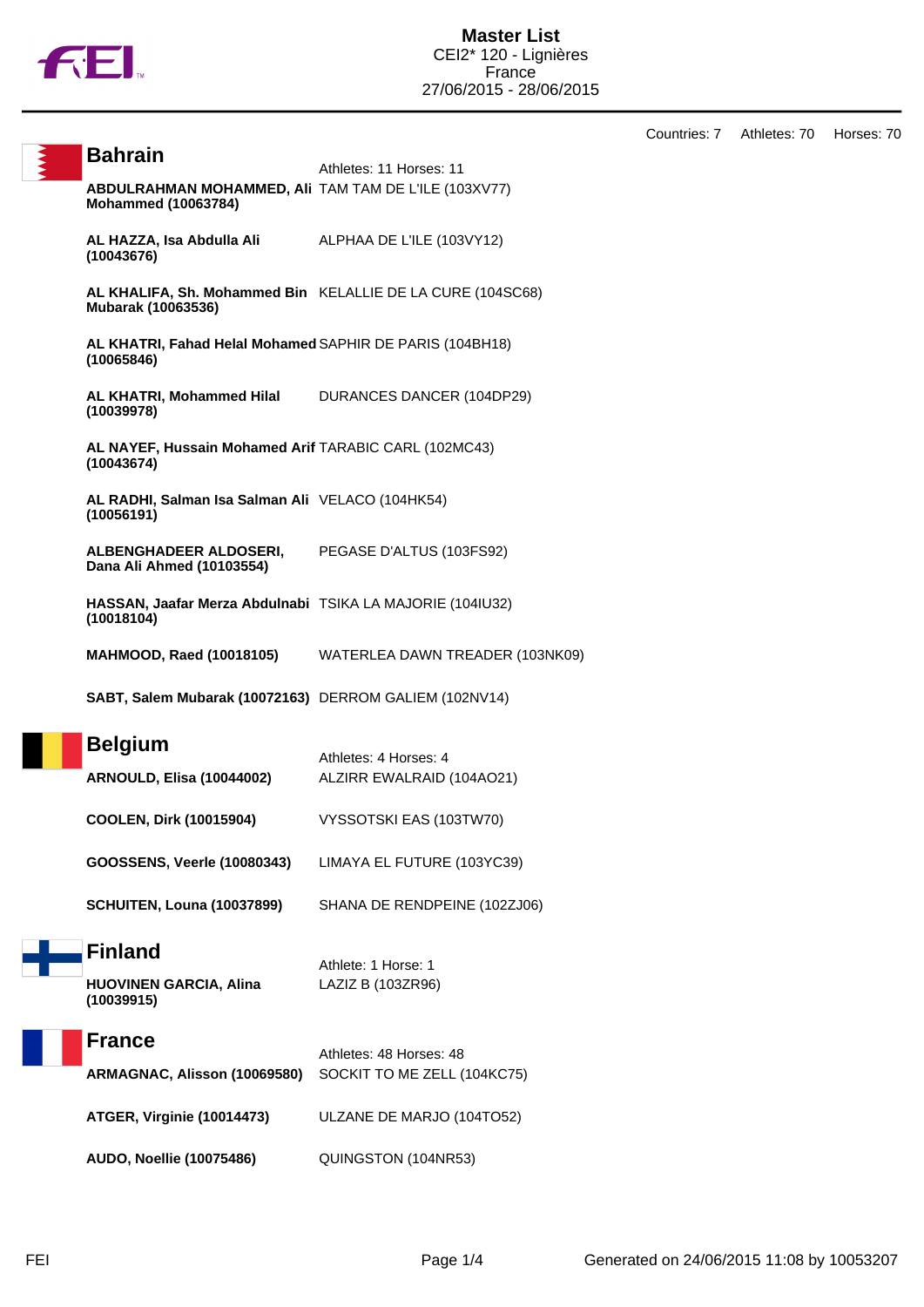

#### **Master List** CEI2\* 120 - Lignières France 27/06/2015 - 28/06/2015

| <b>AUSSEURS RECKEL, Sarah</b><br>(10094799)              | CHET MESHAR (104RK61)           |
|----------------------------------------------------------|---------------------------------|
| BALLARIN, Nicolas (10021607)                             | ZAIHANE D'ALTUS (104HS14)       |
| BARD, Paul (10067656)                                    | RAYYAN LA LIZONNE (104TU93)     |
| <b>BENOIT, Laurent (10080270)</b>                        | JOSEPH'S MANDORIA (104UL14)     |
| BETTENFELD, Samuel (10015164) ULANE DE TRACLIN (104RG13) |                                 |
| BRAULT, Geraldine (10014367)                             | SOUMOUROUD ARMOR (104MQ62)      |
| CAMPANINI, Perrine (10055867)                            | SYRIANAH D'EMMARE (103XA34)     |
| CIARAVOLA, Aurelie (10117061)                            | LIAM DE TENSONNIVES (104TH71)   |
| <b>COLMART, Julie (10113014)</b>                         | PENELOPE DE CHARRETIS (102VK55) |
| <b>CORNELY, Robin (10060286)</b>                         | FIDEL D'ELSSANNE (104JU62)      |
| <b>DEMEDY, Sunny (10013890)</b>                          | MAJ D'ELL (104OH06)             |
| DEMIERRE, Cecile (10014033)                              | RAPIDO DU POUY (103OF22)        |
| DENAYER, Diane (10017631)                                | LAA ROYALE (104KP03)            |
| DUPAU, Christophe (10015095)                             | ULTIMA ESPERANZA (104RK96)      |
| <b>FERRERE, Celine (10022780)</b>                        | GALAHAD IBN OUSKOUB (103QM36)   |
| <b>FREARD, Virginie (10085556)</b>                       | DI GLORIETA BINT SIDI (104JA41) |
| GONCALVES, Laetitia (10015135) MAIMA DE PIBOUL (104KW22) |                                 |
| <b>GRANET, Adele (10097569)</b>                          | ULYSSE DE PERIGNEUX (104SR06)   |
| <b>JUDIC, Muriel (10014428)</b>                          | UNAMIA DES CHAISES (104OZ83)    |
| LAFAURE, Roman (10055717)                                | SENJAB DU PETIT ROUX (104IC59)  |
| LAFFERRIERE, Jean Marc<br>(10102724)                     | SKUD DE GARGASSAN (103WX71)     |
| LAMBERT, Emilie (10014034)                               | SAHOURE D'AURIERES (103UI89)    |
| LAMOUREUX, Marine (10021729)                             | PERSJA DSA (104LP50)            |
| LE GUILLOU, Denis (10039057)                             | ROLYESIK ARMOR (103WY55)        |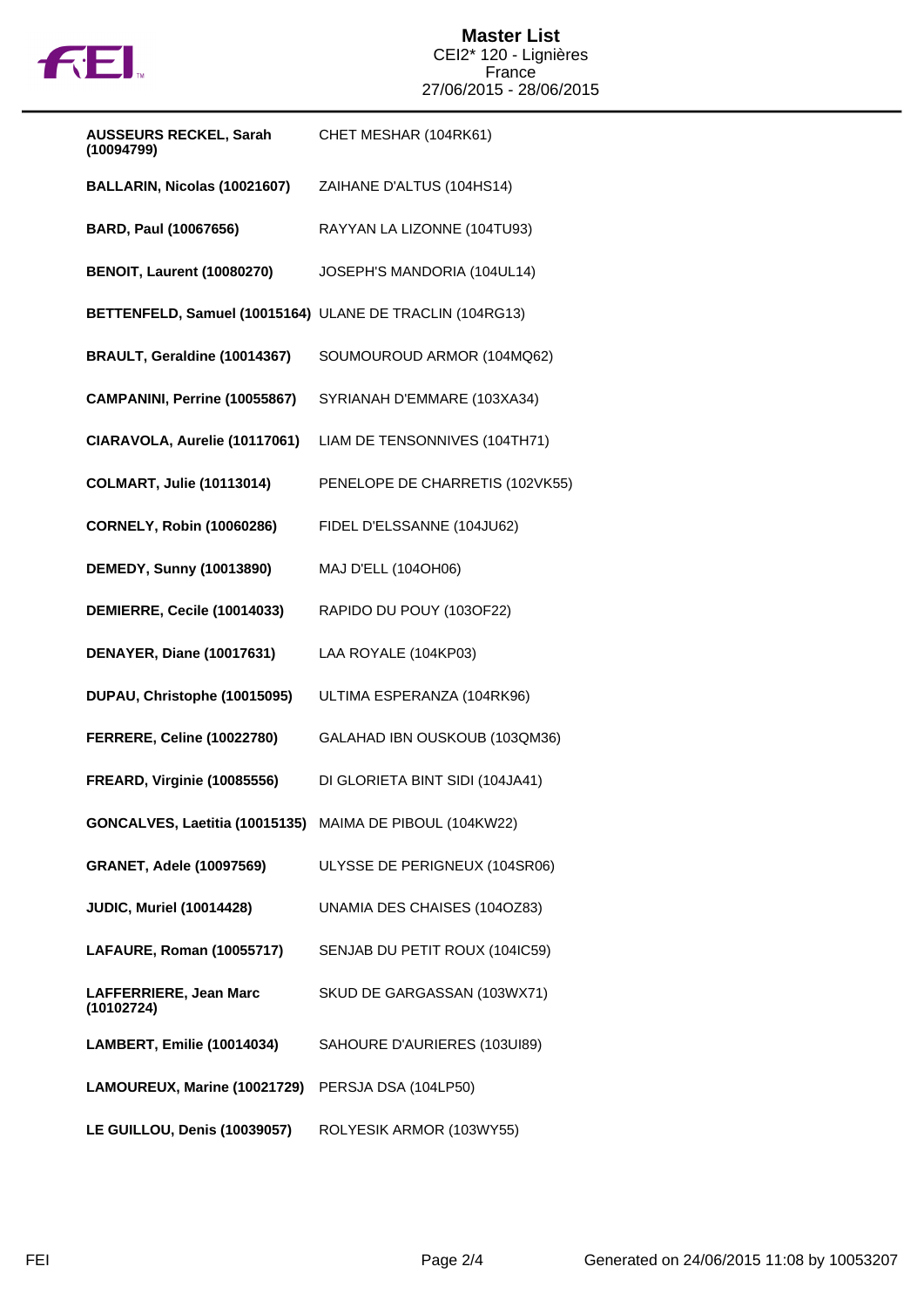

#### **Master List** CEI2\* 120 - Lignières France 27/06/2015 - 28/06/2015

| LEFEVRE, Klervi (10014404)                                   | OATARES DE BEAULIEU (104MZ31)                                   |
|--------------------------------------------------------------|-----------------------------------------------------------------|
| LOVY, Guillaume (10117622)                                   | <b>GINI JOLIE (104SZ00)</b>                                     |
| MANOHA, Clementine (10028257) ESUS DE MARAVAL (104TD86)      |                                                                 |
| MEURANT, Caroline (10080318)                                 | KHADIM DU BOULVE (104TD16)                                      |
| NOGUEIRA, Christophe (10017611) UNE DU CAMBOU (104UF78)      |                                                                 |
| ORESTE, Nicolas (10113753)                                   | TEQUILA DU BIBAL (104PC96)                                      |
| PETREQUIN, Frederic (10112459) TANAO (104NW80)               |                                                                 |
| PONT, Sylvain (10046437)                                     | UMZA TIME DE LURIECQ (104SJ25)                                  |
|                                                              | PUECHMAILLE, Valerie (10116569) TLEMLEM DE TENSONIVES (104RW20) |
| RIONDE, Emmanuelle (10019253) AFFA DE LAP (103SX87)          |                                                                 |
| RIOU, Sylvie (10023283)                                      | ZAZOU ALYF (104TP57)                                            |
| <b>ROHAUT, Marion (10109223)</b>                             | AIGOUAL DENIA (104EO43)                                         |
| <b>ROUSSEL, Elodie (10037341)</b>                            | URAMOHA DES EYMES (104TK27)                                     |
| SAROUL, Ludovic (10014413)                                   | MIKA DE LA MOLE (102SK84)                                       |
| THEOLISSAT, Melody (10018194) TARIK EL GAMASSI (104TF46)     |                                                                 |
| <b>VALERIO, Alice (10119039)</b>                             | AINHOA SHAAYA (104EB93)                                         |
| VALERIO, Sebastien (10060186)                                | AINHOA PRIOLO (103FZ20)                                         |
| <b>VAUTE, Linda (10102577)</b>                               | SEDUM DELAP DU VERT (104GI89)                                   |
| <b>VIAL, Marine (10093714)</b>                               | LILI ANKH (103MT57)                                             |
| <b>VOGLER, Lea (10014410)</b>                                | ULUS DE GALONNE (104TF32)                                       |
|                                                              | WASILEWSKI, Marion (10019152) UXANE DU VALLOIS (104TH14)        |
| <b>Netherlands</b><br>FRISSEN, Savanja (10116526)            | Athlete: 1 Horse: 1<br>ZAKHOLY'S SHADIYA (103PV94)              |
| <b>Spain</b><br><b>ARBOIX SANTACREU, Jordi</b><br>(10017718) | Athletes: 4 Horses: 4<br>AINHOA FLASH (104JP49)                 |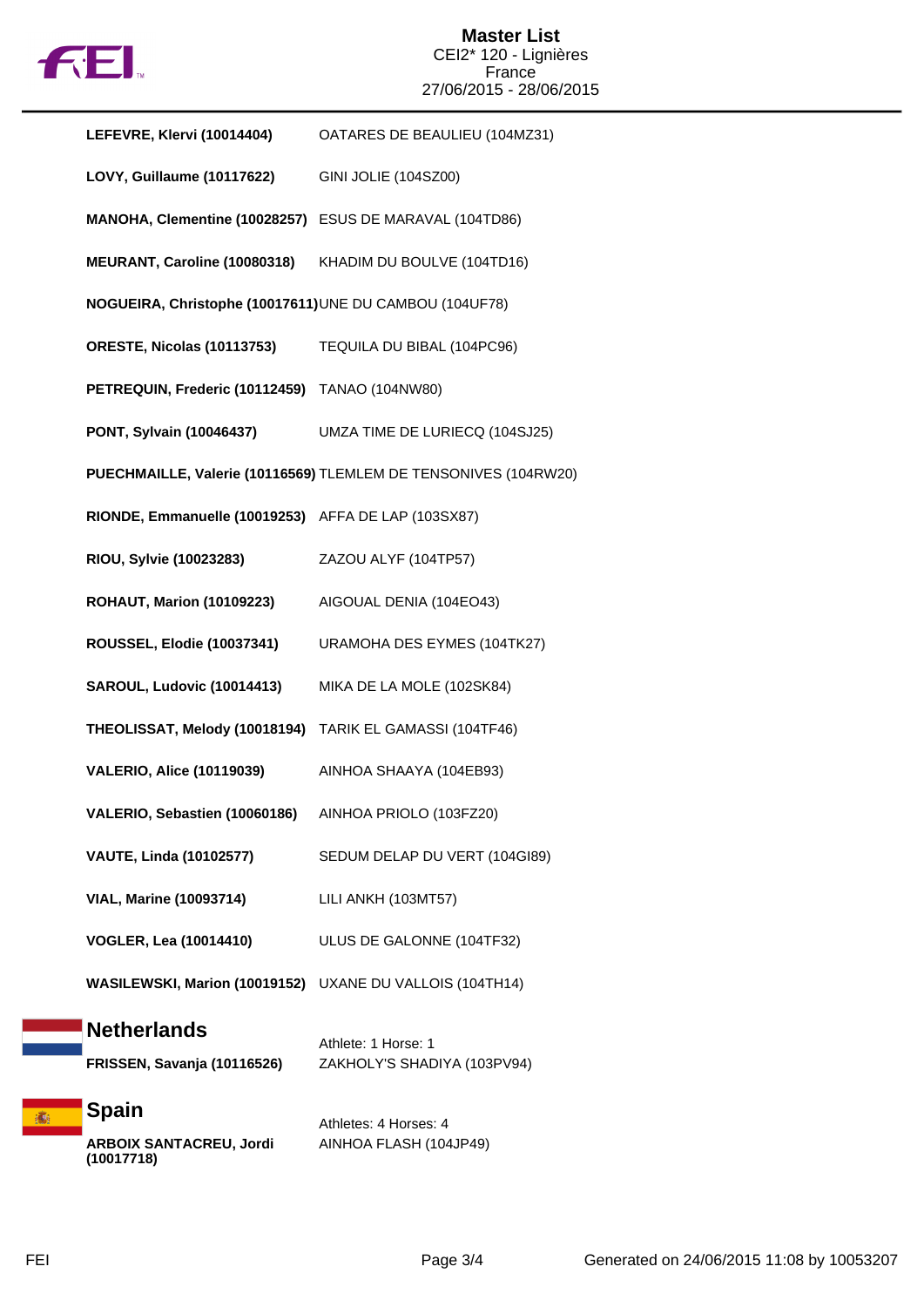

#### **Master List** CEI2\* 120 - Lignières **France** 27/06/2015 - 28/06/2015

**LUQUE MORAL, Alex (10019584)** SURENA MB (104LG01)

**ROSELL SEGURA, Emma (10042902)**

## **Switzerland**

Athlete: 1 Horse: 1 **DÜRLER, Ralf (10042847)** SCALA DU FAUSSET (103VQ47)

ANWAR RAINA (103NQ46)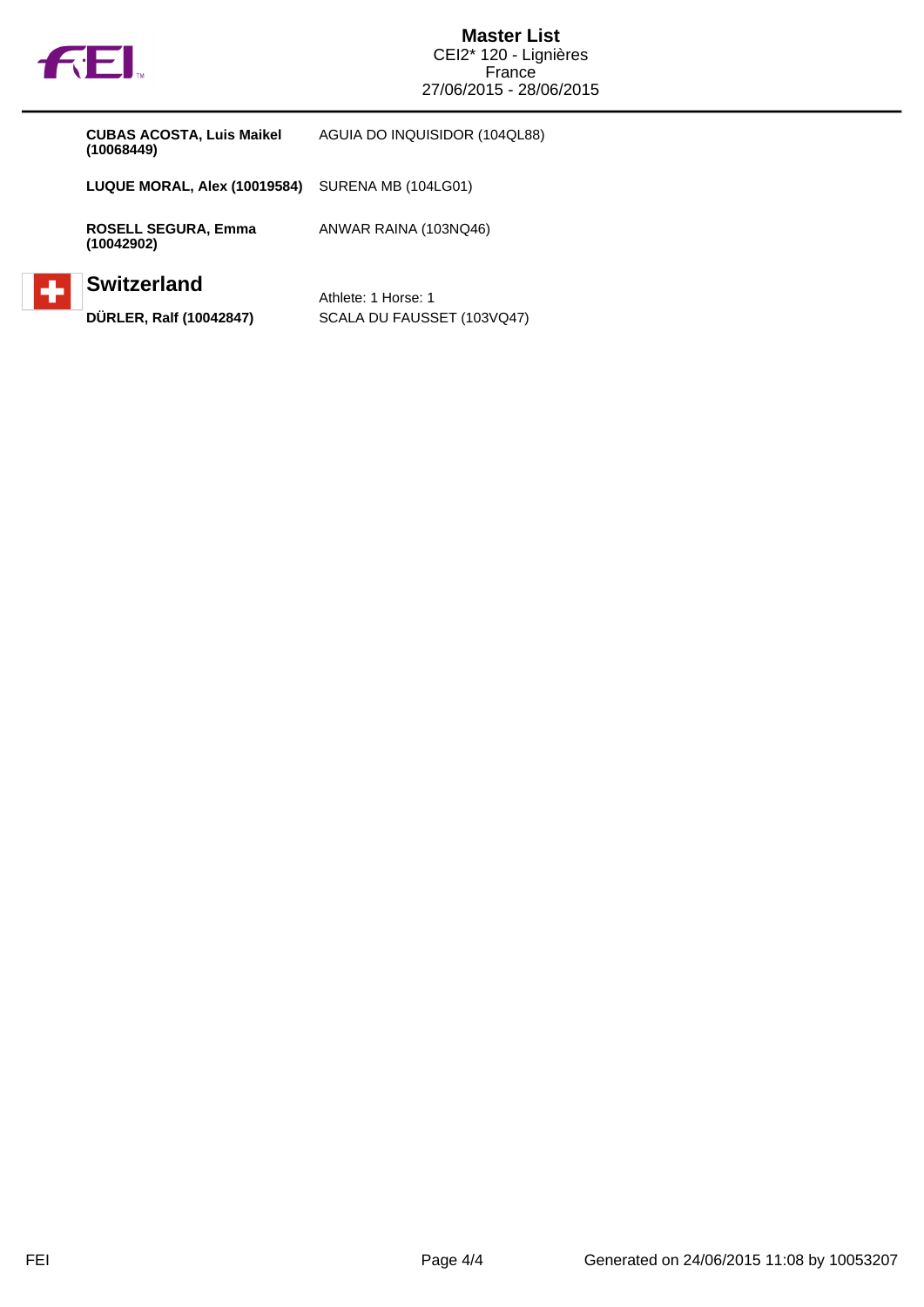

Countries: 9 Athletes: 45 Horses: 45

| <b>Bahrain</b>                                                          | Athletes: 2 Horses: 2                                   |
|-------------------------------------------------------------------------|---------------------------------------------------------|
| HASSAN, Jaafar Merza Abdulnabi TSIKA LA MAJORIE (104IU32)<br>(10018104) |                                                         |
| <b>MAHMOOD, Raed (10018105)</b>                                         | WATERLEA DAWN TREADER (103NK09)                         |
| <b>Belgium</b>                                                          | Athlete: 1 Horse: 1                                     |
| PEREIRA, Maritza (10037492)                                             | RAVAGE DU SAULE D'OR (103YY19)                          |
| <b>Finland</b>                                                          | Athlete: 1 Horse: 1                                     |
| <b>HUOVINEN GARCIA, Alina</b><br>(10039915)                             | BEOBIDE 10 (103LW41)                                    |
| <b>France</b>                                                           |                                                         |
| BOULENGER, Enora (10018185)                                             | Athletes: 29 Horses: 29<br>GUARFAO DE BOZOULS (103NC85) |
| BRIGNOLI, Marion (10071777)                                             | <b>KASSIT (103BJ81)</b>                                 |
| <b>CORNELY, Robin (10060286)</b>                                        | RUSTY JAMES (103QV94)                                   |
| CRISNAIRE, Thomas (10026225)                                            | SALIMA AL MELS (104AK55)                                |
| D HUYVETTER, Camille (10040241) ORALA EL DAHMAN (102QW29)               |                                                         |
| DANIAU, Beatrice (10038452)                                             | REGATE DU BIBAL (103PQ98)                               |
| DUVAL, Frederic (10020316)                                              | TONIK ARMOR (104ML63)                                   |
| <b>FRANCES, Jean Philippe</b><br>(10013891)                             | SKY DE LA SAULIRE (103WO94)                             |
| GOACHET, Julien (10015131)                                              | PEGASE DE COAT FRITY (103KH00)                          |
| <b>GUIGNEUX, Claire (10029167)</b>                                      | TAHERA DEL FILOU (104HJ10)                              |
| LAFAURE, Julien (10018156)                                              | AISHEN (103GM37)                                        |
| LANCE, Sandrine (10017855)                                              | RIVIERA DU BRAISIOS (103OF23)                           |
| <b>LAOUSSE, Franck (10015109)</b>                                       | NIKY DE LA FONTAINE (FRA47085)                          |
| LAPORTE, Romain (10017840)                                              | KHARA EL NEDJ (103UG03)                                 |
| LE BITOUX, Tiphenn (10080894)                                           | SANITZA ARMOR (103ZH70)                                 |
| LIMAUX, Dominique (10014343)                                            | SUSCHI DES FEIGNES (103YN45)                            |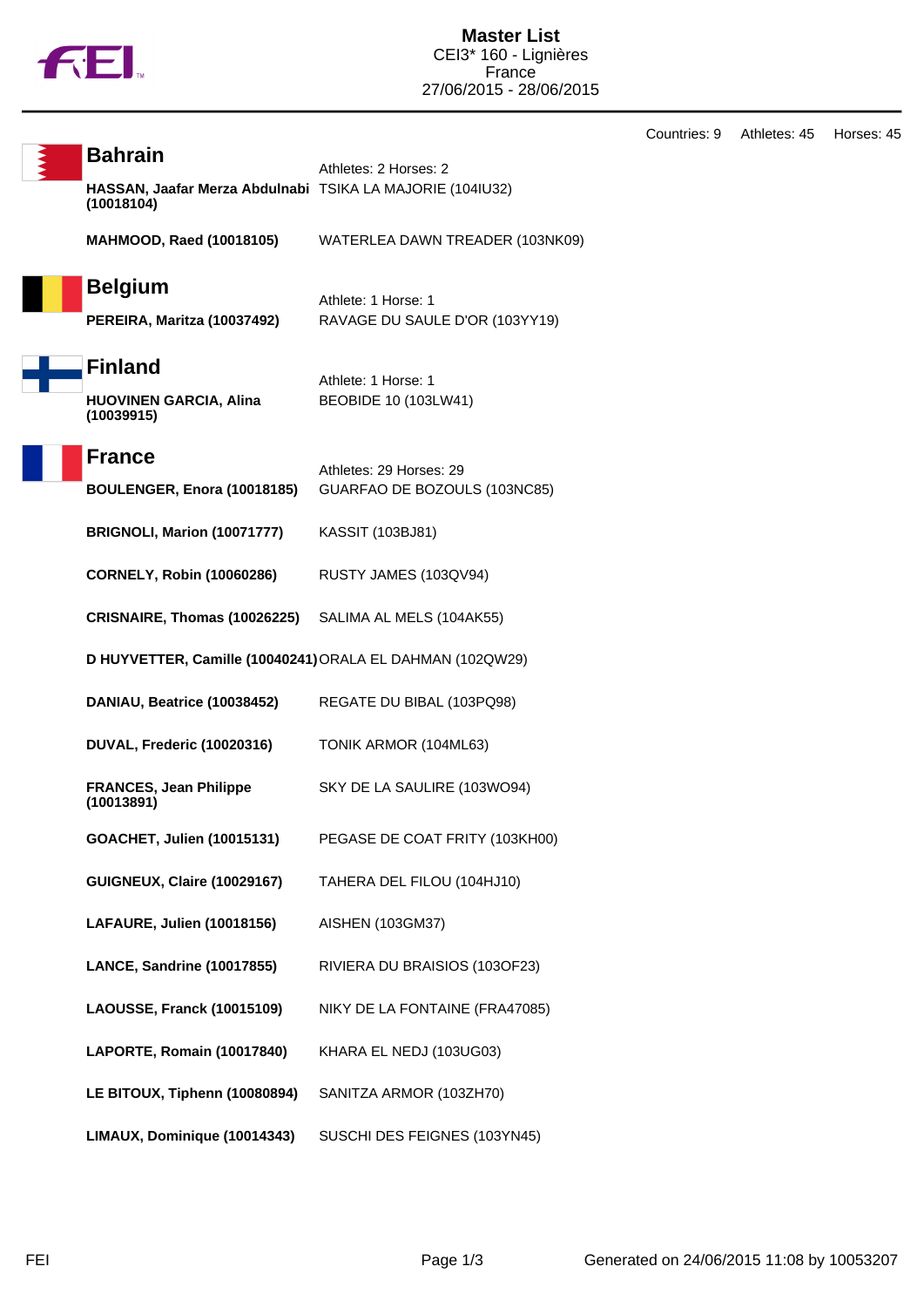

#### **Master List** CEI3\* 160 - Lignières France 27/06/2015 - 28/06/2015

| <b>MARIN, Lucie (10040752)</b>                            | MALAK EMIRA (104DA80)                                |
|-----------------------------------------------------------|------------------------------------------------------|
| MORVAN, Pierre Marie (10014445) RIHANE DU BOURG (104OC20) |                                                      |
| NOAILLES, Anais (10111622)                                | CHAMS DE TENSONNIVES (104OV97)                       |
| PAYEN, Lena (10066183)                                    | NAELLE DU FONPEYROL (103EA70)                        |
| PEGAZ TOCQUET, Laetitia<br>(10059676)                     | TABRIZ LA MAJORIE (104KG81)                          |
| RIOU, Lisa (10026554)                                     | ONYX CHARRIERE (102QM41)                             |
| <b>ROHAUT, Marion (10109223)</b>                          | PETRA EL BOHEIRA (104AH77)                           |
| <b>SAPONE, Marie (10047441)</b>                           | SHAGYA FELLEG (103ZO09)                              |
| SCHWARTZ, Celine (10014316)                               | SAKOURA DE PAUTE (103YZ32)                           |
| SIMON, Elisa (10020400)                                   | OMEGA DE SULEIMAN (102OS91)                          |
| THEPAULT, Daniel (10026555)                               | ELKASIR AR VEUZIC (103JT96)                          |
| TILQUIN, Gregoire (10018176)                              | TIGANE EL HATHOR (104GV17)                           |
| TOMAS, Philippe (10014443)                                | CHANAH (103YW56)                                     |
| <b>Netherlands</b><br>DE BOER, Yara (10018744)            | Athletes: 2 Horses: 2<br>SUMAYA G (NED42041)         |
| <b>VAN DER VELDE, Yvonne</b><br>(10013959)                | <b>JOY NRG (103AN00)</b>                             |
| <b>Norway</b><br><b>SEGLEM, Mariann (10074550)</b>        | Athlete: 1 Horse: 1<br>OSTIE DU COLOMBIER (FRA46864) |
| Oman                                                      | Athletes: 5 Horses: 5                                |
| AL BALUSHI, Saleh (10082976)                              | RAIS LARZAC (103KL18)                                |
| AL BULUSHI, Sami Said Salim<br>(10035630)                 | OUASSAL DU BARTHAS (103FW96)                         |
| AL FARSI, Ali Hassan Yousaf<br>(10056240)                 | LIMANE DU BOSPHORE FR (103HZ65)                      |
| <b>AL FARSI, Faisal (10074081)</b>                        | SOLIMAN DES PINS (103UG09)                           |
| AL SIYABI, Abdullah Said Salim<br>(10035633)              | QUALYKO DE LA ROQUE (103QS23)                        |